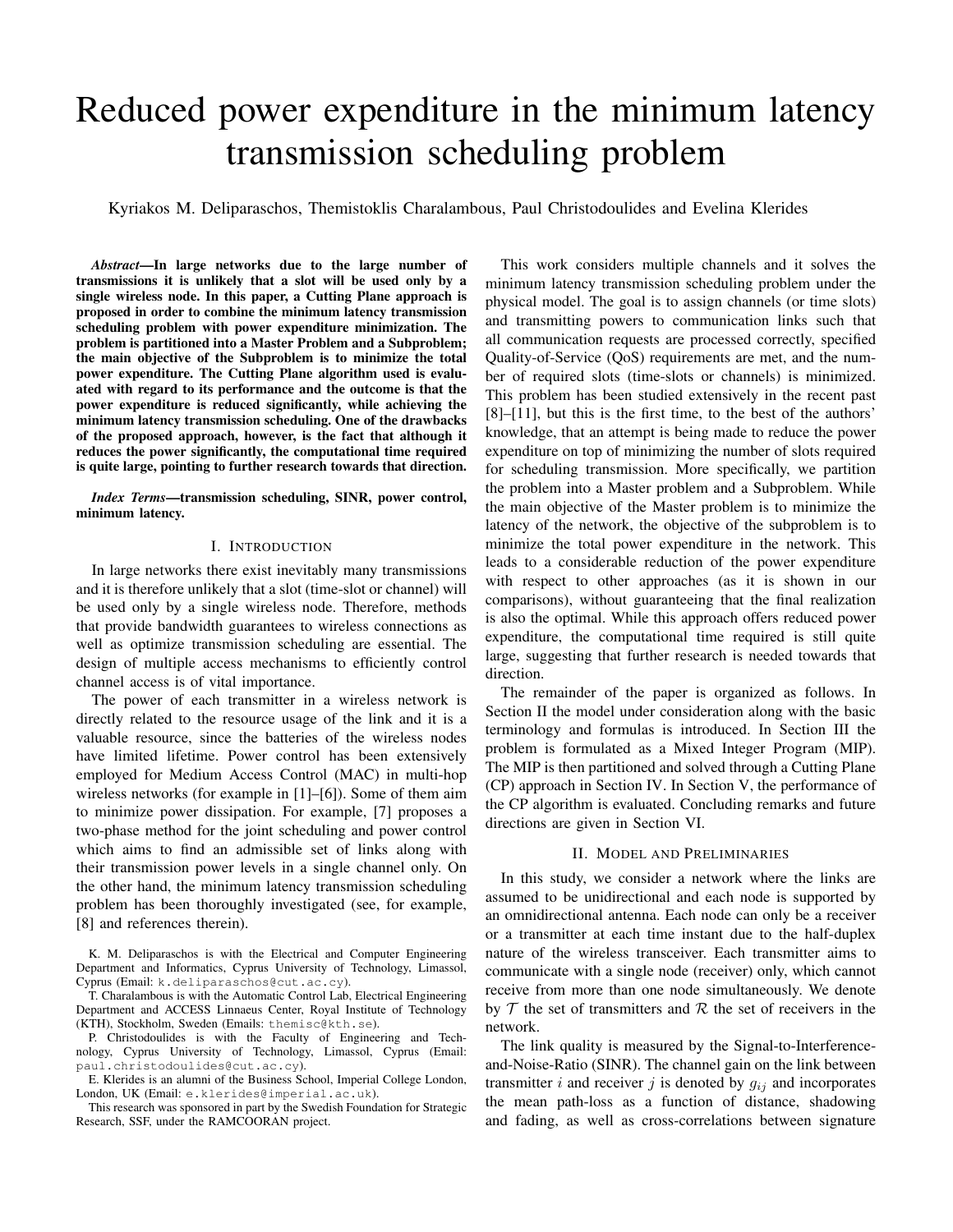sequences. All the  $g_{ij}$ 's are positive and can take values in the range  $(0, 1]$ . Without loss of generality, we assume that the intended receiver of transmitter  $i$  is also indexed by  $i$ . The power level chosen by transmitter i is denoted by  $p_i$ .  $\nu_i$ denotes the variance of thermal noise at the receiver  $i$ , which is assumed to be additive Gaussian noise.

The interference power at the  $i^{th}$  node,  $I_i$ , includes the interference from all the transmitters in the network and the thermal noise, and is given by

$$
I_i(\mathbf{p}) = \sum_{j \neq i, j \in \mathcal{T}} g_{ji} p_j + \nu_i.
$$
 (1)

where  $\mathbf{p} = [p_1 \quad p_2 \quad \dots \quad p_{|\mathcal{T}|}]^T$ . Therefore, the SINR at the receiver  $i$  is given by

$$
\Gamma_i(\mathbf{p}) = \frac{g_{ii}p_i}{\sum_{j \neq i, j \in \mathcal{T}} g_{ji}p_j + \nu_i} \ . \tag{2}
$$

Due to the unreliability of the wireless links, it is necessary to ensure Quality of Service (QoS) in terms of SINR in wireless networks. Hence, independently of nodal distribution and traffic pattern, a transmission from transmitter  $i$  to its corresponding receiver is successful (error-free) if the SINR of the receiver is greater or equal to the *capture ratio*  $\gamma_i$  $(\Gamma_i \geq \gamma_i)$ . The value of  $\gamma_i$  depends on the modulation and coding characteristics of the radio. Therefore,

$$
\frac{g_{ii}p_i}{\sum_{j \neq i, j \in \mathcal{T}} g_{ji}p_j + \nu_i} \ge \gamma_i
$$
 (3)

Inequality (3) depicts the QoS requirement of a communication pair  $i$  while transmission takes place. After manipulation it becomes equivalent to the following

$$
p_i \ge \gamma_i \left( \sum_{j \ne i, j \in \mathcal{T}} \frac{g_{ji}}{g_{ii}} p_j + \frac{\nu_i}{g_{ii}} \right). \tag{4}
$$

## III. PROBLEM FORMULATION

In this section, we present the problem of finding the minimum number of slots (time slots or channels) and the corresponding transmitting powers, such that all communication requests are being processed correctly and Quality of Service (QoS) requirements for successful transmissions are satisfied. Note that to ensure feasibility of our problem we define the maximum number of slots that may be required to be equal to the number of links,  $|\mathcal{L}|$ . Henceforth, we will assume that the first slot is at time 1; the latest point in time for which there can be a scheduled transmission is therefore  $D = |\mathcal{L}|$ .

To formulate the optimization problem, we define two sets of decision variables, for each transmitter  $i \in \mathcal{T}$  and time  $t = 1, \ldots, D$ ; processing-time variables:

$$
x_i(t) = \begin{cases} 1, & \text{if transmitter } i \text{ is active at time } t \\ 0, & \text{otherwise} \end{cases}
$$
 (5)

and power level variables:  $p_i(t) \in \mathbb{R}_+$ .

Since the problem involves both integer and continuous decision variables, the mathematical formulation is classified as a Mixed Integer Program (MIP) and is given in Model 1.

Model 1 Minimum number of time slots

$$
\underset{t,x,p}{\text{minimize}} \ \tau = \max_{i \in \mathcal{T}} \sum_{t=1}^{D} tx_i(t) \tag{6a}
$$

subject to

$$
\sum_{t=1}^{D} x_i(t) \ge 1 \,\forall i \in \mathcal{T},\tag{6b}
$$

$$
x_i(t) = 0 \Rightarrow p_i(t) = 0 \,\forall i \in \mathcal{T}, \ t = 1, \dots, D,
$$
 (6c)

$$
x_i(t) = 1 \Rightarrow g_{ii}p_i(t) \ge \gamma_i \left( \sum_{j \in \mathcal{T}, j \neq i} g_{ji}p_j(t) + \nu_i \right) \tag{6d}
$$

$$
\forall i \in \mathcal{T}, t = 1, \dots, D,x_i(t) \in \{0, 1\} \forall i \in \mathcal{T}, t = 1, \dots, D,
$$
 (6e)

$$
p_i(t) \in \mathbb{R}_+ \,\,\forall \, i \in \mathcal{T}, \ t = 1, \dots, D. \tag{6f}
$$

Objective (6a) minimizes the number of time slots needed to schedule all the transmitters in the network.  $\tau$  is equal to the latest point in time needed for scheduling a transmission. Constraint (6b) ensures that each link in the network is processed at least once in the schedule. Note that there is always an optimal schedule in which each link is processed only once. Constraint (6c) makes sure that if a pair is not processed at a specific time slot, then the power level of the corresponding transmitter is 0 at that time slot. The QoS conditions are guaranteed by constraint (6d). The constraint only affects the optimization if  $x_i(t)$  takes the value 1. Finally, the last two constraints (6e) and (6f) define the admissible values for the decision variables.

# IV. A CUTTING PLANE APPROACH

We propose a Cutting Plane approach, referred to as  $CP_{slots}$ , to construct the "Minimum latency transmission scheduling with SINR constraints" problem (Model 1). The basic idea is to partition the problem into a *Master Problem* and a *Subproblem*. The iterative procedure solves the Master Problem first and uses the obtained optimal decision values to solve the Subproblem. Depending on whether the Subproblem is feasible or infeasible, *cuts* may be derived. These cuts are then added to the Master Problem and the procedure is repeated. The algorithm terminates when the solution obtained at any iteration satisfies the optimality/termination criteria.

*Problem partitioning.* Model 1 may be partitioned into a Master Problem (Model 2) and a Subproblem (Model 3), as shown next:

Model 2 Master problem

$$
\underset{x}{\text{minimize}} \ \tau = \max_{i \in \mathcal{T}} \ \sum_{t=1}^{D} tx_i(t) \tag{7a}
$$

subject to

$$
\sum_{t=1}^{D} x_i(t) \geq 1 \,\forall i \in \mathcal{T} \tag{7b}
$$

$$
x_i(t) \in \{0, 1\} \ \forall i \in \mathcal{T}, t = 1, \dots, D. \tag{7c}
$$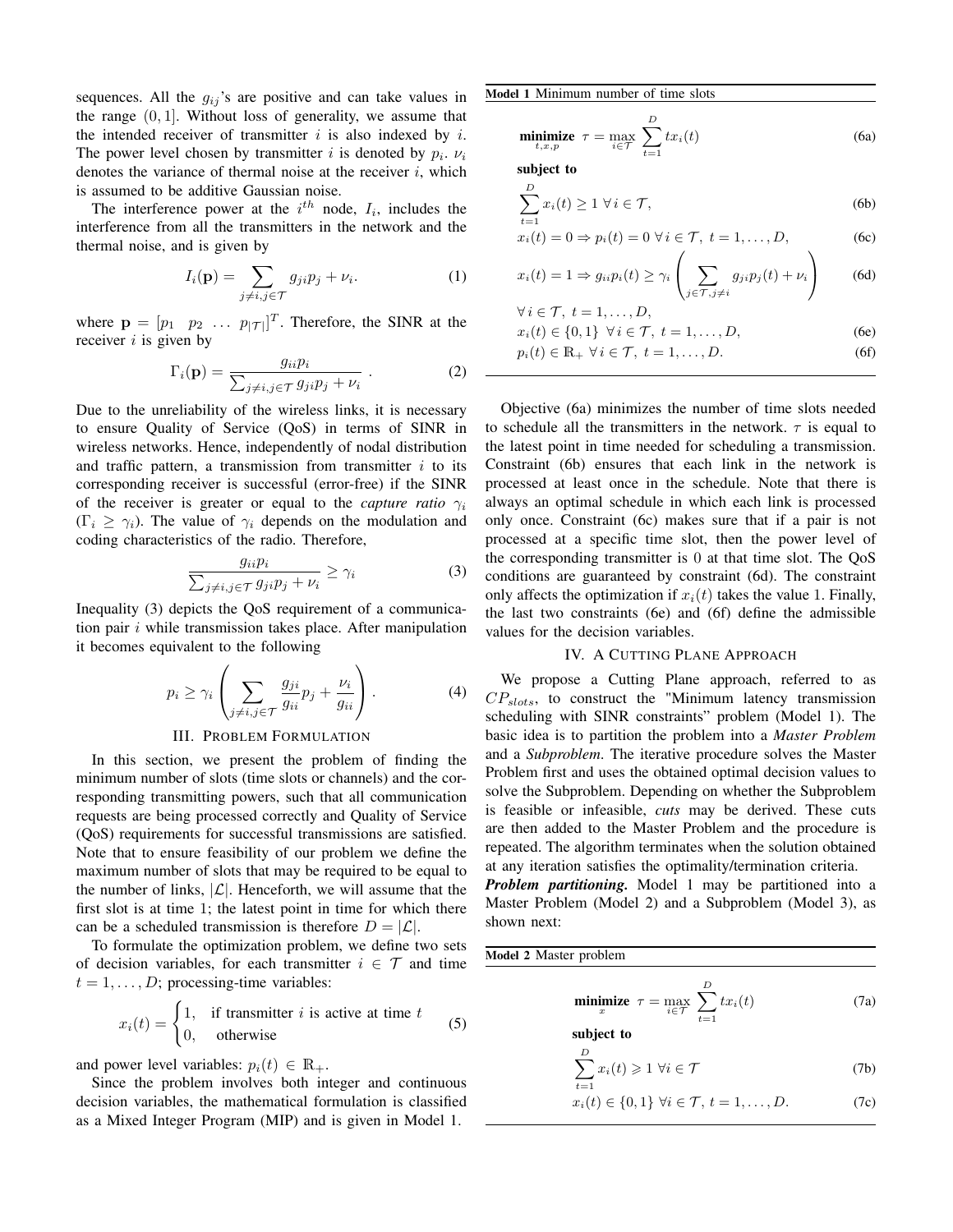Model 3 Subproblem

$$
\underset{p}{\text{minimize}} \sum_{i \in \mathcal{T}} \sum_{t=1}^{D} p_i(t) \tag{8a}
$$

subject to

$$
x_i^*(t) = 0 \Rightarrow p_i(t) = 0 \,\forall i \in \mathcal{T}, \ t = 1, \dots, D,
$$
 (8b)

$$
x_i^*(t) = 1 \Rightarrow p_i(t)g_{ii} \ge \gamma_i \left( \sum_{j \in \mathcal{T}, j \neq i} g_{ji} p_j(t) + \nu_i \right) \tag{8c}
$$

$$
\forall i \in \mathcal{T}, t = 1, ..., D,p_i(t) \ge 0 \,\forall i \in \mathcal{T}, t = 1, ..., D.
$$
 (8d)

Let  $x_i^*(t, k)$  denote the optimal values of the processing time variables obtained by solving Model 2 at iteration k. For brevity, we will denote these as  $x^*(k)$ . Using  $x^*(k)$ , Model 3 decomposes into distinct problems for each time t derived from  $x^*(k)$ . Each of the decomposed problems corresponds to a time  $t$  and reduces to the problem of finding the minimum total transmission power for the schedule defined by all transmissions i such that  $x_i^*(t, k) = 1$ . In fact, the objective function of the Subproblem may be changed as we are only testing the feasibility of the solution derived from the Master problem.

Given  $x^*(k)$ , the Subproblem may be infeasible; the schedule derived from the Master problem may assign the same slot to transmissions which cannot be simultaneously processed without violating SINR constraints.

*Cut generation.* If there is a time  $t$  such that the simultaneous transmission of all  $i \in \mathcal{T}$  for which  $x_i^*(t, k) = 1$  is infeasible with respect to the Subproblem (Model 3), the following feasibility cuts may be applied to the Master problem (Model 2). Let  $EX_t(k) = \{i \in \mathcal{T} | x_i^*(t, k) = 1\}$ . The following cut forbids the simultaneous processing of all the transmission pairs in  $\frac{EX_t(k)}{\sum x}$ 

$$
\sum_{i \in EX_t(k)} x_i(t') < |EX_t(k)|, \qquad \forall t' = 1, \dots, D \qquad (9)
$$

These cuts should be applied for all  $t$  for which the corresponding scheduled transmissions are violating the SINR constraints. The cuts are valid feasibility cuts for the original problem and, as such, can be imposed at each iteration.

Remark 1. *Additional to the cuts applied at each iteration of the algorithm, we can apply cuts from information known* a priori*. Such cuts show in our simulations that help in achieving a quicker convergence to the optimal solution.*

**Termination criteria.** Let  $MP^*(k)$  denote the value of the optimal solution to Model 2 obtained at iteration k.  $\tau_{min}$ denotes the value of the optimal solution to Model 1. The Cutting Plane algorithm proceeds iteratively until Model 3 becomes feasible. This termination criterion guarantees the optimality of the solution; we provide a proof for this below. **Proof.** 1) At each iteration  $k$ , the Master Problem (Model 2) is a relaxation of the original problem (Model 1). Hence, its optimal solution value,  $MP^*(k)$ , is a lower bound to  $\tau_{min}$ ,

# i.e.  $MP^*(k) \leq \tau_{min}$ .

2) At each iteration  $k$ , and before the algorithm terminates, a new feasibility cut (distinct from cuts found at all previous iterations) is found by solving the Subproblem.

3) Since there are only a finite number of cuts available (corresponding to each possible set of transmission pairs), the algorithm is guaranteed to converge. For the final iteration  $K$ , the Subproblem is feasible. Therefore, the values of the processing time variables for that iteration represent a feasible solution to the original problem. Hence,  $MP^*(K) \geq \tau_{min}$ . Since  $MP^*(K) \leq \tau_{min}$  (from the first point)), we have  $MP^*(K) = \tau_{min}$ , and thus convergence to the optimal solution has been achieved.

The complete Cutting Plane algorithm is summarized below.

Algorithm 1 A Cutting plane approach for the "Minimum latency transmission scheduling with SINR constraints" problem

### initialise  $k=1$

Compute LB {*Lower bound, e.g., from [8]*} Compute UB {*Upper bound, e.g., from [8]* } feas = f alse {*feasibility indicator, obtained from solving the Subproblem (Model 3)*}

Add cuts to Model 2.

```
if LB < UB then
```
repeat

Solve Model 2 to get optimal values  $x^*(k)$  and  $MP^*(k)$ . Set  $LB = \max[MP^*(k), LB]$ . Solve Model 3 to check feasibility of SINR constraints. if Model 3 is feasible then  $feas = true$ else Add cuts of the form (9) to Model 2. end if  $k = k + 1$ until  $feas = true$  or  $LB = UB$ end if  $k = k - 1$ return  $LB, x^*(K)$ .

The algorithm begins with the computation of a lower bound  $(LB)$  and upper bound  $(UB)$  according to techniques described in [8] (not described here since it is out of the scope of this paper). The initial cuts are also determined and added to the Master Problem (Model 2) at this stage. It is evident that if  $LB$  has the same value as  $UB$ , the Cutting Plane algorithm is redundant and hence, the heuristic solution would be optimal for the transmission scheduling problem.

If  $LB < UB$ , the problem scale is reduced by setting the deadline of the problem  $D = UB$ ; the Master Problem (Model 2) is then solved and the lower bound of the algorithm is updated. The Subproblem (Model 3) is then examined and the SINR constraints are tested for feasibility. If infeasibilities occur, cuts of the form (9) are added to Model 2 and the process is repeated. The algorithm terminates when the solution obtained from Model 2 is either feasible with respect to the